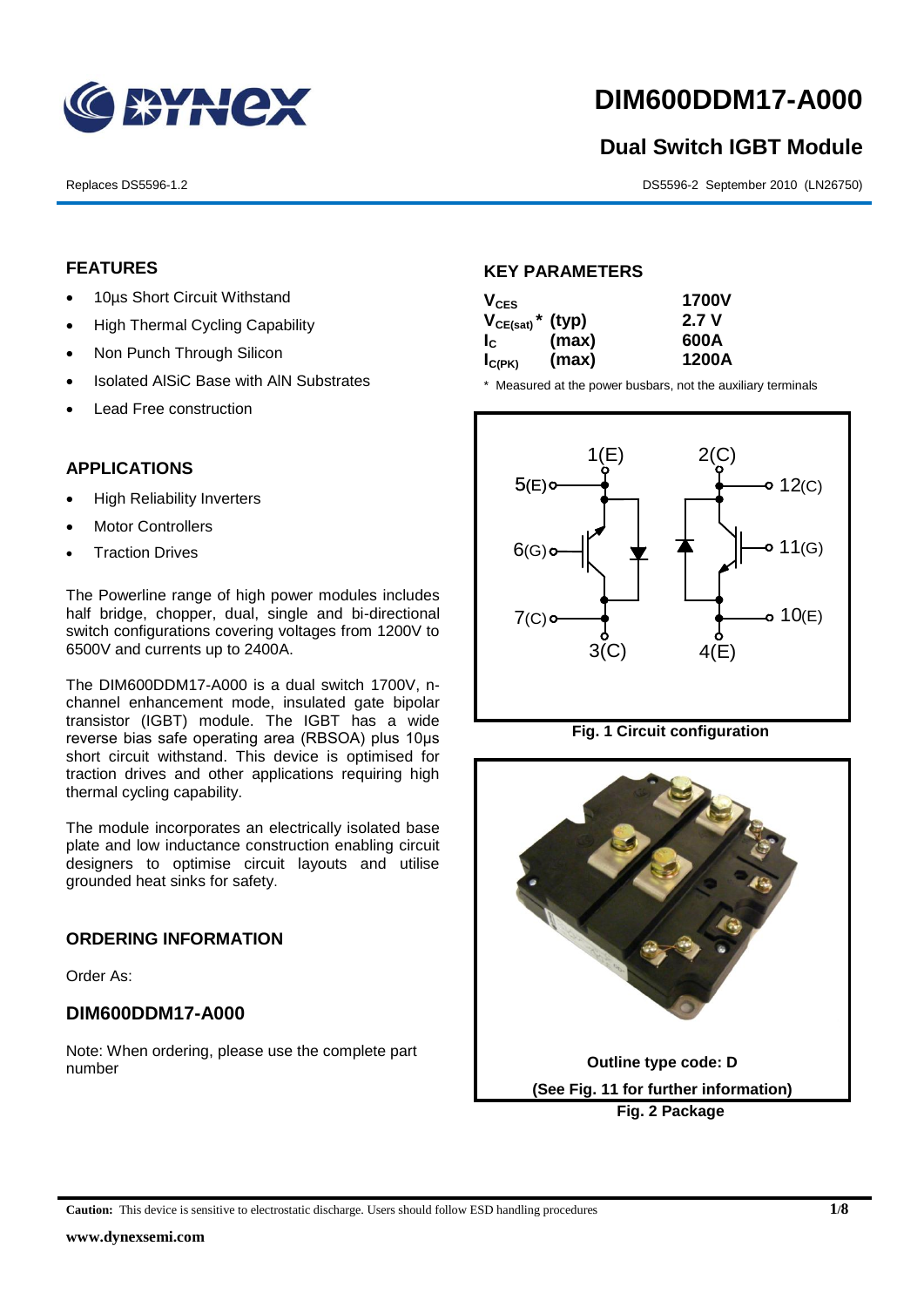### **ABSOLUTE MAXIMUM RATINGS**

Stresses above those listed under 'Absolute Maximum Ratings' may cause permanent damage to the device. In extreme conditions, as with all semiconductors, this may include potentially hazardous rupture of the package. Appropriate safety precautions should always be followed. Exposure to Absolute Maximum Ratings may affect device reliability.

#### **Tcase = 25°C unless stated otherwise**

| Symbol            | <b>Parameter</b><br><b>Test Conditions</b> |                                                          | Max. | <b>Units</b> |
|-------------------|--------------------------------------------|----------------------------------------------------------|------|--------------|
| $V_{CES}$         | Collector-emitter voltage                  | $V_{GF} = 0V$                                            | 1700 | $\vee$       |
| $V_{GES}$         | Gate-emitter voltage                       |                                                          | ±20  | $\vee$       |
| $I_{\rm C}$       | Continuous collector current               | $T_{\text{case}} = 75^{\circ}C$                          | 600  | A            |
| $I_{C(PK)}$       | Peak collector current                     | 1ms, $T_{\text{case}} = 105^{\circ}$ C                   | 1200 | A            |
| $P_{max}$         | Max. transistor power dissipation          | $T_{\text{case}} = 25^{\circ}C$ , $T_i = 150^{\circ}C$   | 5200 | W            |
| $I^2t$            | Diode $I^2t$ value                         | $V_R = 0$ , $t_p = 10$ ms, $T_i = 125$ °C                | 120  | $kA^2s$      |
| V <sub>isol</sub> | Isolation voltage - per module             | Commoned terminals to base plate.<br>AC RMS, 1 min, 50Hz | 4000 | kV           |
| $Q_{PD}$          | Partial discharge - per module             | IEC1287, $V_1$ = 1800V, $V_2$ = 1300V, 50Hz RMS          | 10   | рC           |

#### **THERMAL AND MECHANICAL RATINGS**

| Internal insulation material:     | AIN              |
|-----------------------------------|------------------|
| Baseplate material:               | <b>AISiC</b>     |
| Creepage distance:                | 20 <sub>mm</sub> |
| Clearance:                        | 10mm             |
| CTI (Comparative Tracking Index): | 350              |

| Symbol                     | <b>Parameter</b>                                      | <b>Test Conditions</b>                        | Min   | Typ. | <b>Max</b> | <b>Units</b>    |
|----------------------------|-------------------------------------------------------|-----------------------------------------------|-------|------|------------|-----------------|
| $R_{th(i-c)}$              | Thermal resistance -<br>transistor (per switch)       | Continuous dissipation - junction<br>to case  |       |      | 24         | °C/kW           |
| $R_{th(j-c)}$              | Thermal resistance –<br>diode (per switch)            | Continuous dissipation - junction<br>to case  |       |      | 40         | °C/kW           |
| $R_{th(c-h)}$              | Thermal resistance -<br>case to heatsink (per module) | Mounting torque 5Nm<br>(with mounting grease) |       |      | 8          | °C/kW           |
| $T_i$                      | Junction temperature                                  | Transistor                                    |       | ٠    | 150        | $^{\circ}C$     |
|                            |                                                       | Diode                                         |       | ۰    | 125        | $^{\circ}C$     |
| ${\mathsf T}_{\text{stg}}$ | Storage temperature range                             |                                               | $-40$ | ۰    | 125        | $\rm ^{\circ}C$ |
|                            |                                                       | Mounting - M6                                 |       |      | 5          | Nm              |
|                            | Screw torque                                          | Electrical connections - M4                   |       |      | 2          | Nm              |
|                            |                                                       | Electrical connections - M8                   |       |      | 10         | Nm              |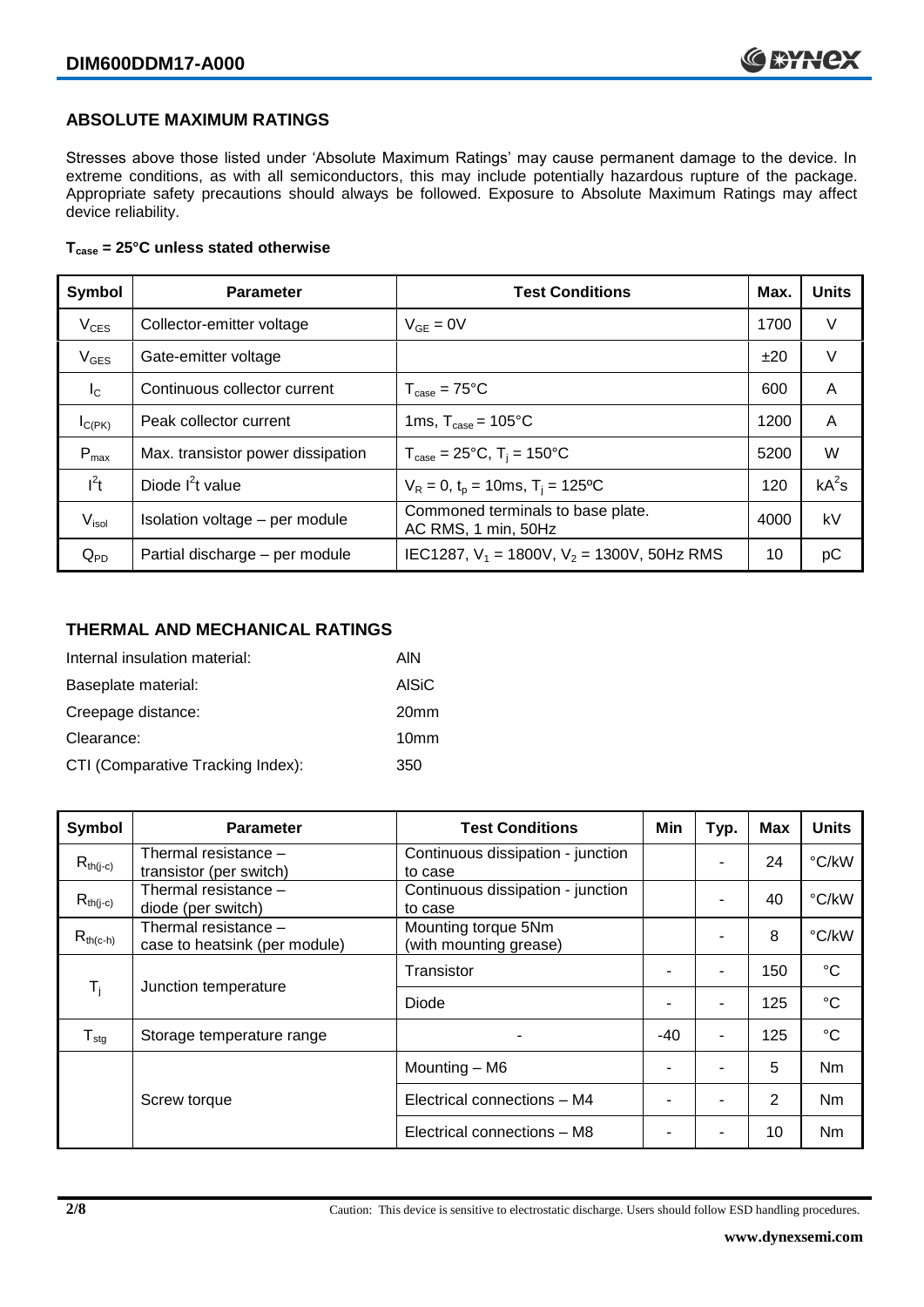# **ELECTRICAL CHARACTERISTICS**

### **Tcase = 25°C unless stated otherwise.**

| Symbol             | <b>Parameter</b>                               | <b>Test Conditions</b>                                                                                                                          | Min | <b>Typ</b> | <b>Max</b> | <b>Units</b> |
|--------------------|------------------------------------------------|-------------------------------------------------------------------------------------------------------------------------------------------------|-----|------------|------------|--------------|
| $I_{\text{CES}}$   | Collector cut-off current                      | $V_{GE} = 0V$ , $V_{CE} = V_{CES}$                                                                                                              |     |            | 1          | mA           |
|                    |                                                | $V_{GF} = 0V$ , $V_{CF} = V_{CES}$ , $T_{case} = 125^{\circ}C$                                                                                  |     |            | 20         | mA           |
| $I_{\text{GES}}$   | Gate leakage current                           | $V_{GF} = \pm 20V$ , $V_{CF} = 0V$                                                                                                              |     |            | 4          | μA           |
| $V_{GE(TH)}$       | Gate threshold voltage                         | $I_C = 30mA$ , $V_{GF} = V_{CF}$                                                                                                                | 4.5 | 5.5        | 6.5        | V            |
|                    | Collector-emitter                              | $V_{GE} = 15V$ , $I_C = 600A$                                                                                                                   |     | 2.7        | 3.2        | $\vee$       |
| $V_{CE(sat)}$      | saturation voltage                             | $V_{GE}$ = 15V, $I_C$ = 600A, T <sub>i</sub> = 125°C                                                                                            |     | 3.4        | 4.0        | $\vee$       |
| $I_F$              | Diode forward current                          | DC                                                                                                                                              |     |            | 600        | A            |
| $I_{FM}$           | Diode maximum forward current                  | $t_p = 1$ ms                                                                                                                                    |     |            | 1200       | A            |
|                    |                                                | $I_F = 600A$                                                                                                                                    |     | 2.0        | 2.3        | $\vee$       |
| $V_F$ <sup>†</sup> | Diode forward voltage                          | $I_F = 600A$ , $T_i = 125^{\circ}C$                                                                                                             |     | 2.1        | 2.4        | V            |
| $C_{\text{ies}}$   | Input capacitance                              | $V_{CE} = 25V$ , $V_{GE} = 0V$ , f = 1MHz                                                                                                       |     | 45         |            | nF           |
| $Q_q$              | Gate charge                                    | ±15V                                                                                                                                            |     | 6.8        |            | μC           |
| $C_{res}$          | Reverse transfer capacitance                   | $V_{CF} = 25V$ , $V_{GF} = 0V$ , f = 1MHz                                                                                                       |     |            |            | nF           |
| $L_M$              | Module inductance - per switch                 |                                                                                                                                                 |     | 3.8        |            | nH           |
| $R_{INT}$          | Internal transistor resistance -<br>per switch |                                                                                                                                                 |     | 270        |            | $\mu\Omega$  |
| SC <sub>Data</sub> | Short circuit current, I <sub>SC</sub>         | $T_i = 125$ °C, $V_{CC} = 1000V$<br>$t_p \le 10 \mu s$ , $V_{GE} \le 15V$<br>$V_{CE \text{ (max)}} = V_{CES} - L^* \times dl/dt$<br>IEC 60747-9 |     | 2400       |            | A            |

#### **Note:**

 $^{\dagger}$  Measured at the power busbars, not the auxiliary terminals

 $\check{}$  L is the circuit inductance +  $L_M$ 

**Caution:** This device is sensitive to electrostatic discharge. Users should follow ESD handling procedures **3/8**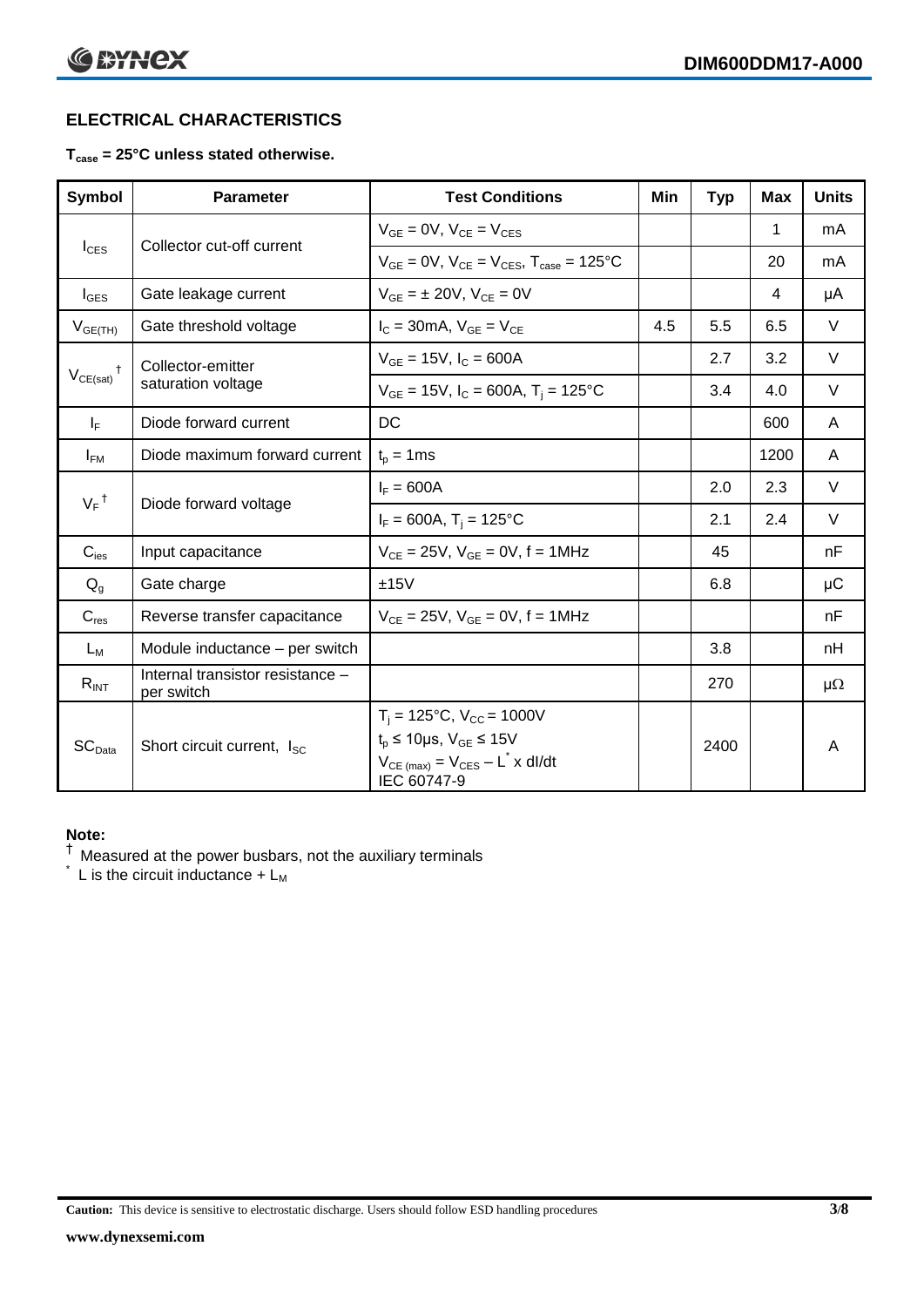# **ELECTRICAL CHARACTERISTICS**

**Tcase = 25°C unless stated otherwise**

| Symbol              | <b>Parameter</b>               | <b>Test Conditions</b>                       | Min | Typ. | <b>Max</b> | <b>Units</b> |
|---------------------|--------------------------------|----------------------------------------------|-----|------|------------|--------------|
| $t_{d(\text{off})}$ | Turn-off delay time            |                                              |     | 1200 |            | ns           |
| $t_{f}$             | Fall time                      | $I_{C} = 600A$<br>$V_{GF} = \pm 15V$         |     | 140  |            | ns           |
| $E_{OFF}$           | Turn-off energy loss           | $V_{CF} = 900V$                              |     | 190  |            | mJ           |
| $t_{d(on)}$         | Turn-on delay time             | $R_{G(ON)} = 3.3\Omega$                      |     | 250  |            | ns           |
| $t_{r}$             | Rise time                      | $R_{G(OFF)} = 3.3\Omega$<br>$L_s \sim 100nH$ |     | 250  |            | ns           |
| $E_{ON}$            | Turn-on energy loss            |                                              |     | 220  |            | mJ           |
| $Q_{rr}$            | Diode reverse recovery charge  | $I_F = 600A$                                 |     | 150  |            | μC           |
| $I_{rr}$            | Diode reverse recovery current | $V_{CF} = 900V$                              |     | 350  |            | A            |
| $E_{rec}$           | Diode reverse recovery energy  | $dl_F/dt = 3000A/\mu s$                      |     | 100  |            | mJ           |

#### **Tcase = 125°C unless stated otherwise**

| Symbol              | <b>Parameter</b>                              | <b>Test Conditions</b>                       | Min | Typ. | <b>Max</b> | <b>Units</b> |
|---------------------|-----------------------------------------------|----------------------------------------------|-----|------|------------|--------------|
| $t_{d(\text{off})}$ | Turn-off delay time                           |                                              |     | 1500 |            | ns           |
| $t_{\rm f}$         | Fall time                                     | $I_{C} = 600A$<br>$V_{GF} = \pm 15V$         |     | 170  |            | ns           |
| $E_{OFF}$           | Turn-off energy loss                          | $V_{CF} = 900V$                              |     | 270  |            | mJ           |
| $t_{d(on)}$         | Turn-on delay time                            | $R_{G(ON)} = 3.3\Omega$                      |     | 400  |            | ns           |
| $t_{r}$             | Rise time                                     | $R_{G(OFF)} = 3.3\Omega$<br>$L_s \sim 100nH$ |     | 250  |            | ns           |
| $E_{ON}$            | Turn-on energy loss                           |                                              |     | 350  |            | mJ           |
| $Q_{rr}$            | Diode reverse recovery charge<br>$I_F = 600A$ |                                              |     | 250  |            | μC           |
| $I_{rr}$            | Diode reverse recovery current                | $V_{CE}$ = 900V                              |     | 400  |            | A            |
| $E_{rec}$           | Diode reverse recovery energy                 | $dl_F/dt = 3000A/\mu s$                      |     | 150  |            | mJ           |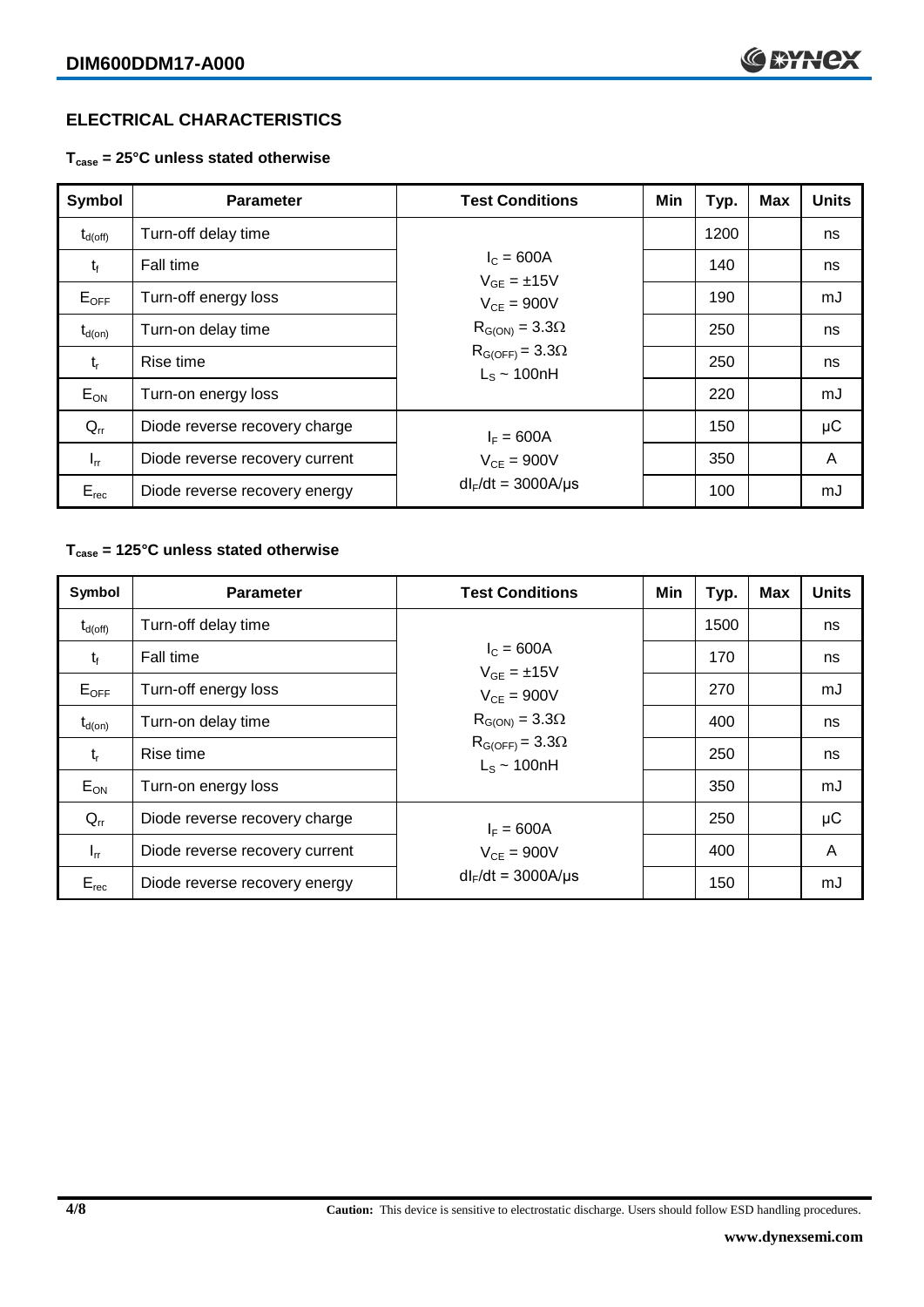

**Caution:** This device is sensitive to electrostatic discharge. Users should follow ESD handling procedures **5/8**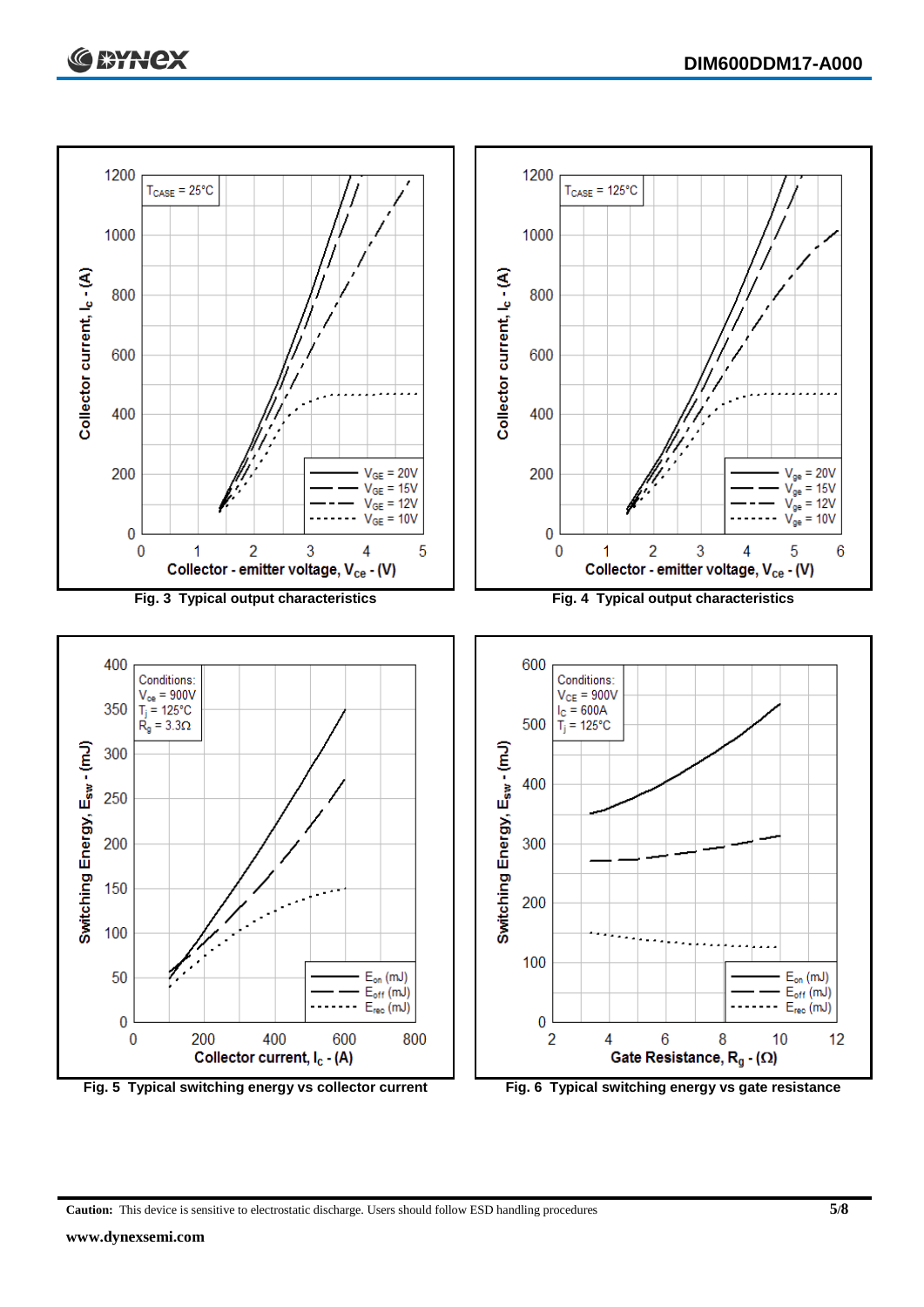

**Fig. 9 Diode reverse bias safe operating area Fig. 10 Transient thermal impedance**

**6/8 Caution:** This device is sensitive to electrostatic discharge. Users should follow ESD handling procedures.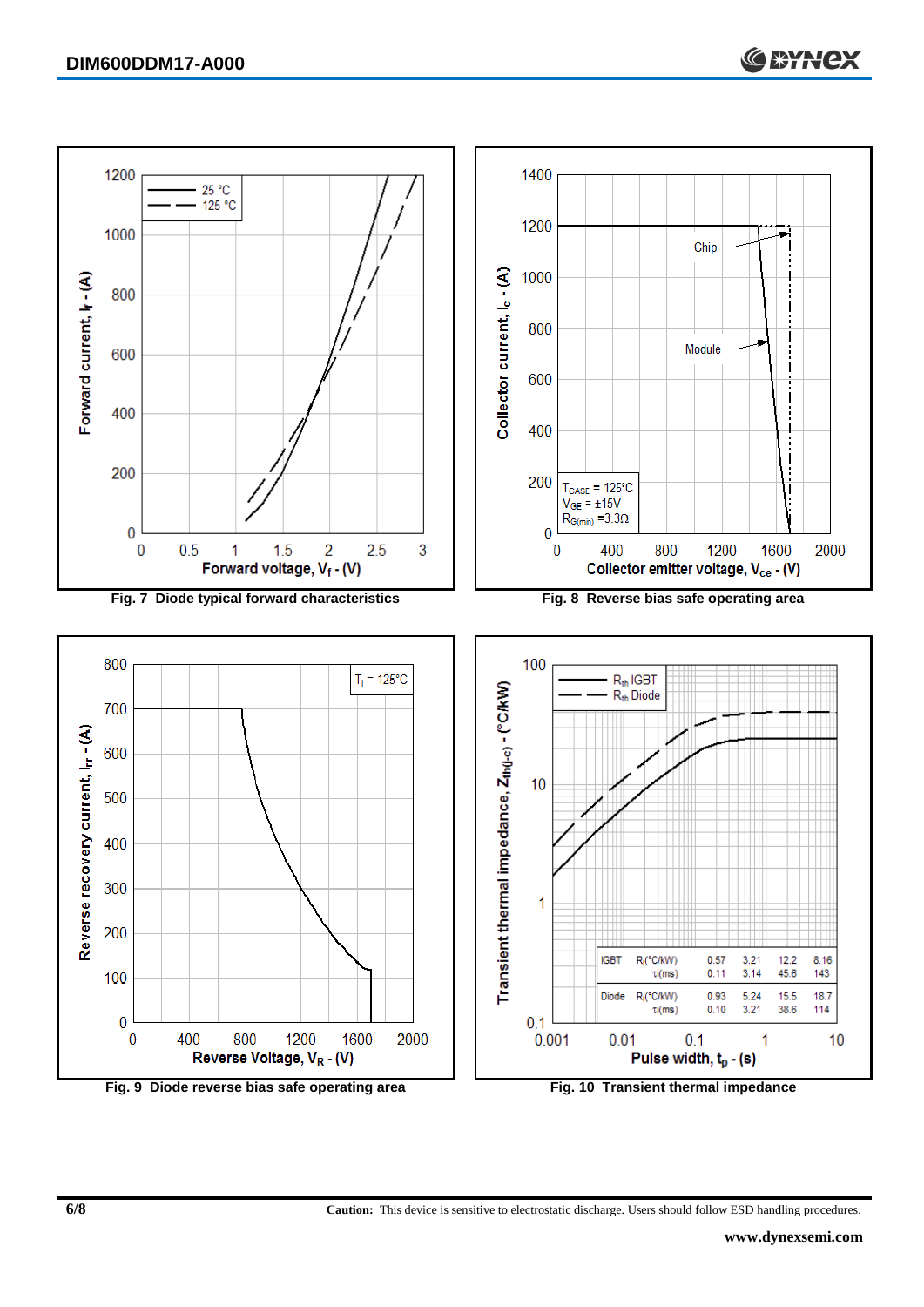

#### **PACKAGE DETAILS**

For further package information, please visit our website or contact Customer Services. All dimensions in mm, unless stated otherwise. **DO NOT SCALE.**



**Caution:** This device is sensitive to electrostatic discharge. Users should follow ESD handling procedures **7/8**